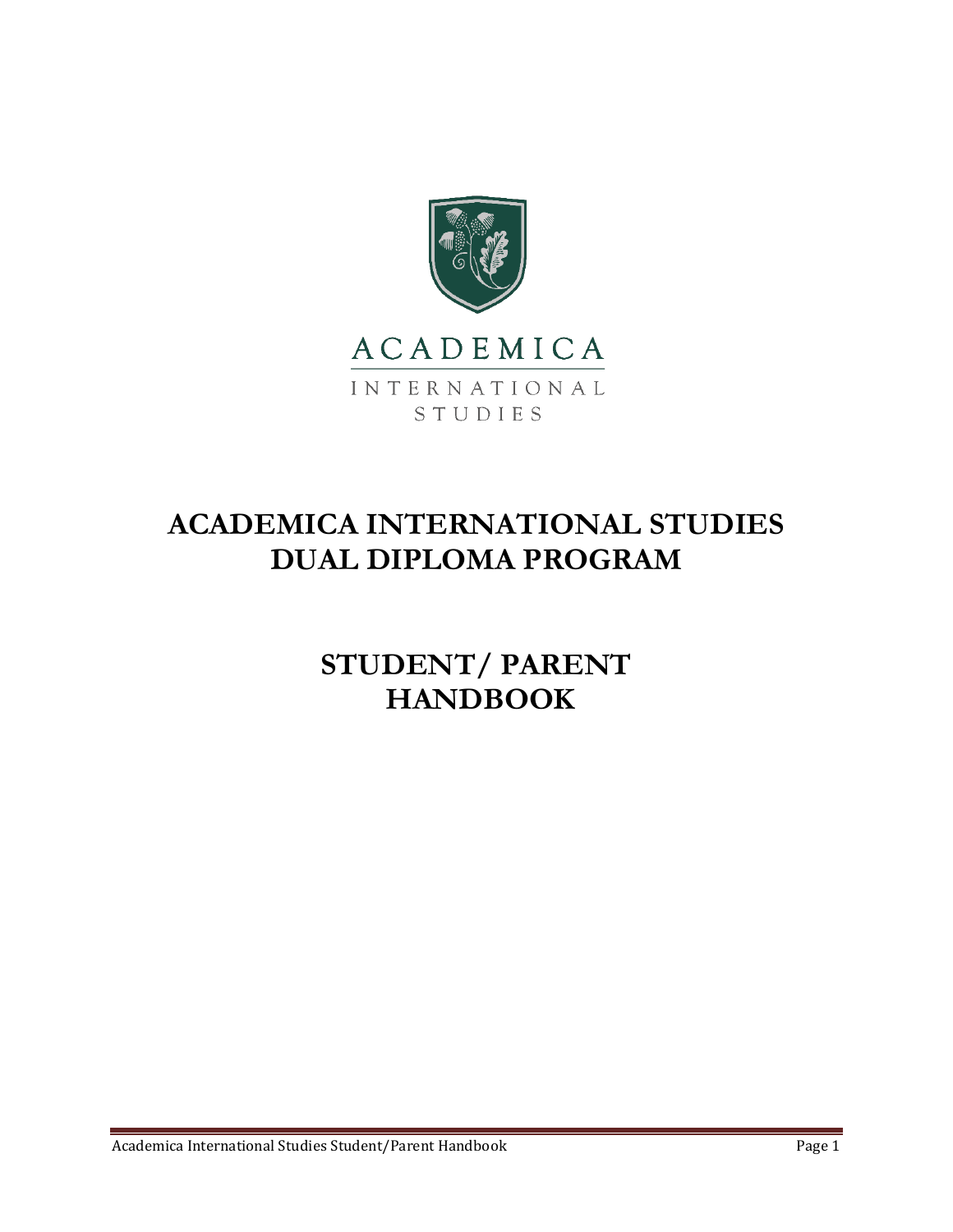#### **MISSION STATEMENT**

The Mission of the Academica International Studies Dual Diploma Program is to give students in countries outside of the United States the opportunity to earn a U.S. high school diploma while simultaneously earning their secondary school diploma in their country of origin. The purpose is to provide an additional competitive advantage to these students by fostering the development of selfdirected and responsible 21<sup>st</sup> century life-long learners through the thoughtful use of interactive, media-rich educational opportunities in a flexible, student-centered, virtual learning environment.

## **ADMISSIONS AND ENROLLMENT POLICIES AND PROCEDURES**

Academica International Studies, hereinafter referred to as "AIS," has instituted admission and enrollment policies and procedures for its Dual Diploma Program. The purpose of the program is to make instruction available to secondary students using online and distance learning technology in the nontraditional classroom.

#### **Enrollment Procedures**

To enroll, a student must complete the application process, take an English language Admissions Test, and be accepted. Once accepted, the student will be given a username and password to access their courses. Courses will be open beginning the first day of the semester.

All students will be placed in core classes and may have the ability to choose elective courses according to the Course of Study. Students will receive a separate program for English if applicable, the Student/Parent Handbook, a QuickStart, and any applicable materials needed.

## **GENERAL ATTENDANCE AND PARTICIPATION POLICIES**

AIS monitors student attendance, participation, and performance to ensure that students meet compulsory attendance requirements and are making progress toward successful completion of the course or program as specified in the program's attendance policies.

Dual Diploma students are expected to own their own computer and attend and participate in their online courses as they would attend and participate in a traditional classroom course. Expected number of logins will vary depending upon the course. Students should login at a minimum of **three times weekly** and spend approximately **3-5 hours per course, per week, studying**. Students are also required to follow the guidelines provided by their instructor for completing the modules in the **English program** if applicable. Students will also check their email daily as teachers send out numerous announcements, updates, and grade reports via email.

If there is no activity or login from a student in one week, the teacher may contact the student and Program Director. Unless prior communications have been received from the student, parent, or home school regarding the student's absence, a student who fails to log in and participate in his/her online course for twenty (20) days may be academically withdrawn from the program. **If a student does not log in to a course for seven (7) consecutive days for any reason, it is his or her responsibility to notify the teacher.**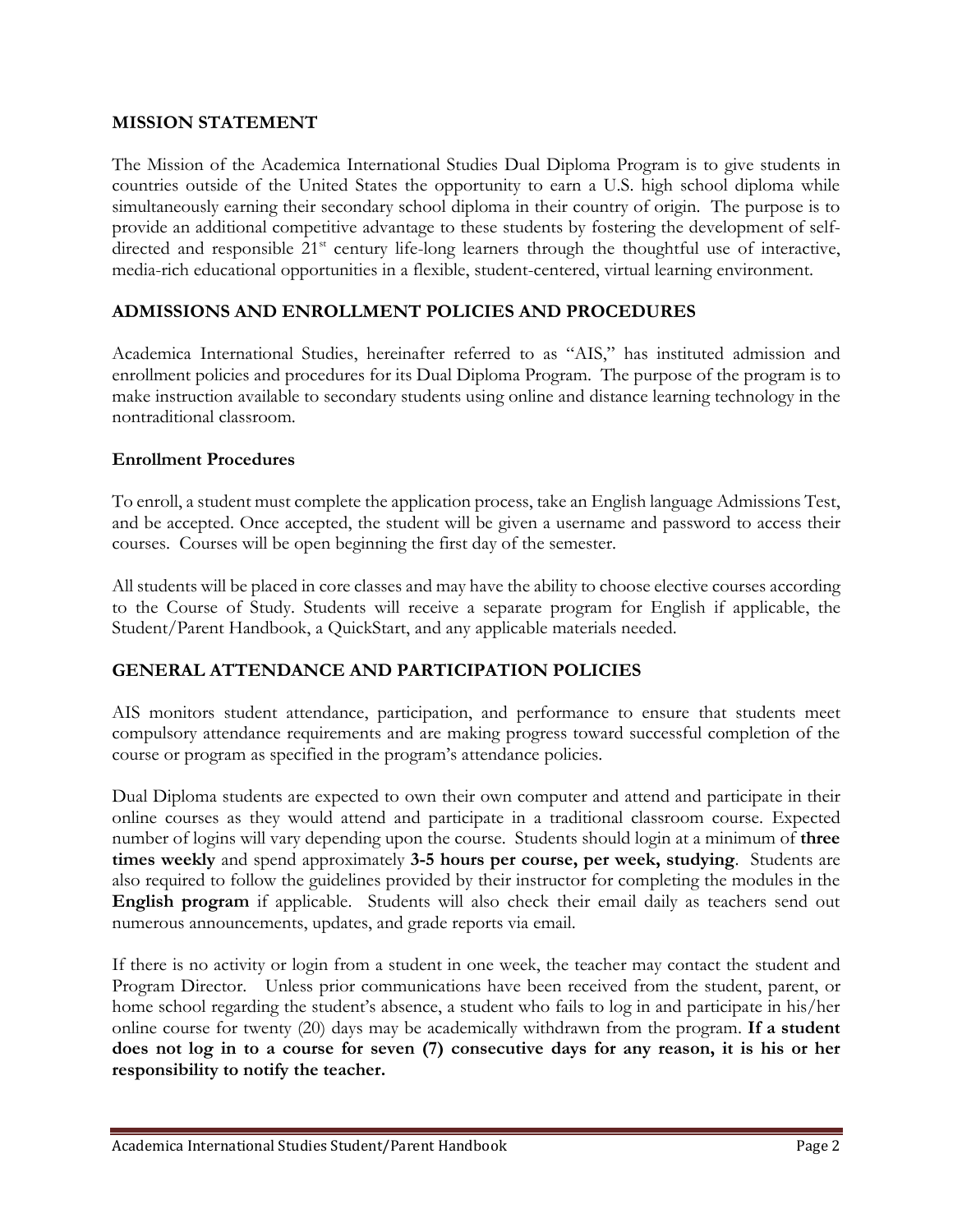Attendance is measured by time logged in, contributions made through communication via discussion threads, e-mails, live sessions, and/or through the submission of assignments, projects, and tests. Each time a student enters a course, participation is automatically recorded and the length of time in each area is noted.

# **STUDENT DROP POLICY**

Only through continuous communication can students be successful in an online course. Within each course the instructor outlines the weekly minimum work requirements. It is essential that the student and instructor maintain regular contact.

All students are required to adhere to the following statement upon registration:

*"I acknowledge that during the first* **five (5) days** *of each semester of being enrolled into my AIS course(s), I may drop the course(s) without penalty. This provision shall not apply if I have already started working in my course(s) for said semester. I understand that for each online course there are a minimum number of assignments that must be completed each week. Failure to submit the minimum number of assignments on a weekly basis may result in my removal from the Dual Diploma Program."*

To ensure that our students are aware of this commitment, the three-part process below will be followed:

- 1. If the student does not submit the expected number of assignment(s) according to the course calendar, the student, parent, and Program Director will receive an email from the instructor notifying the student that he or she is behind. The student is to respond to the teacher and begin completing assignments.
- 2. If the student does not respond to the teacher and begin submitting assignments or does not begin to submit an acceptable number of assignments each week, the Academic Coach will send an email to the student, parent, and Program Director.
- 3. If there is still no response from the student and the student still does not submit an acceptable number of assignments according to the course calendar, AIS will assume that the student does not intend to remain in the Dual Diploma Program, and the student will be academically withdrawn.

## **ACADEMIC GRADING PERFORMANCE SCALE**

The following is the grading scale for AIS Dual Diploma courses:

| $\forall$    | Superior progress          | $90 - 100$ |
|--------------|----------------------------|------------|
| B            | Commendable                | 80-89      |
| <sup>.</sup> | Average progress           | 70-79      |
| D            | Lowest acceptable progress | $60 - 69$  |
| E            | Failure                    | $0 - 59$   |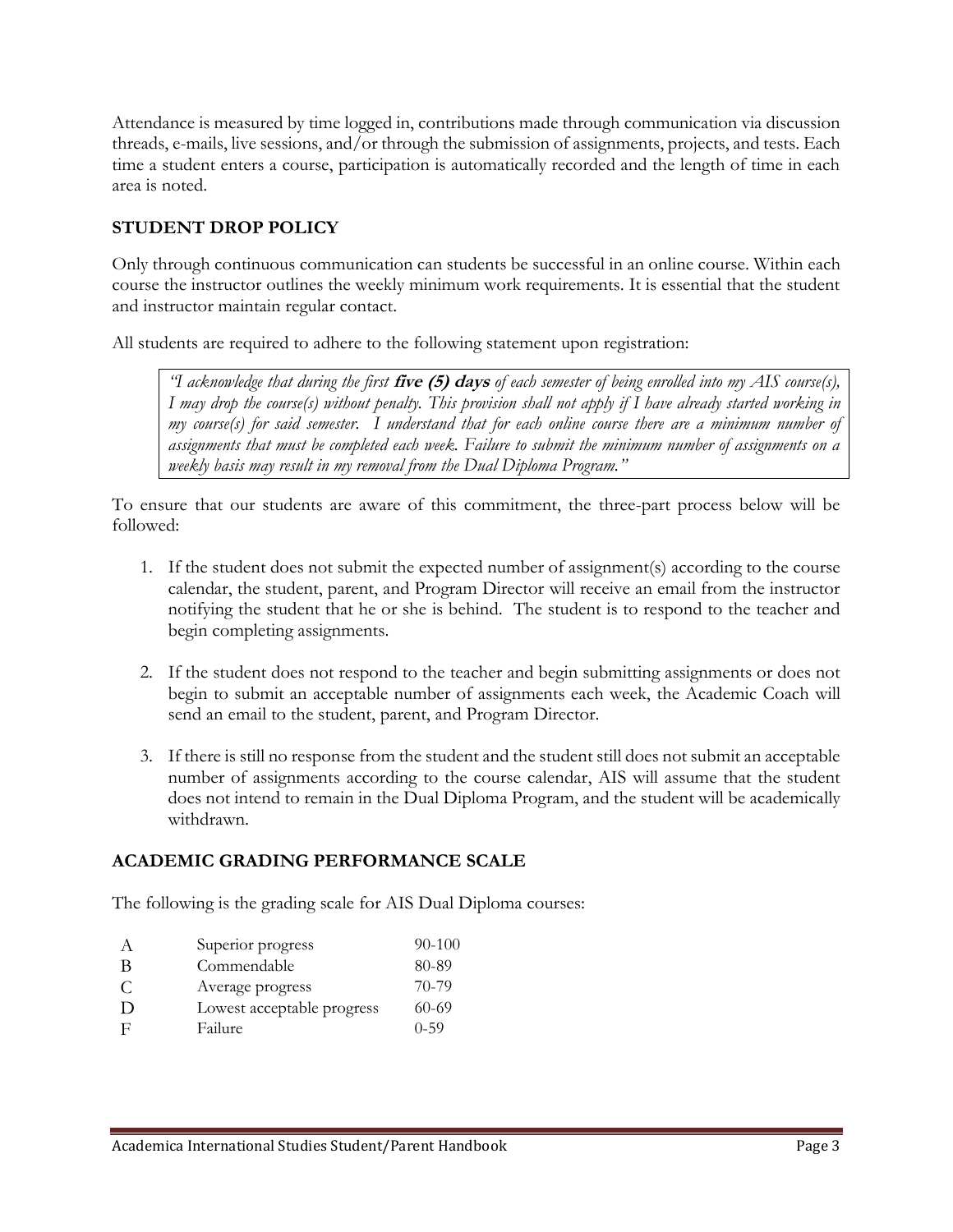# **ACADEMIC WATCH POLICY**

Students in the AIS Dual Diploma Program are expected to maintain a certain grade percentage over the course of the semester in each class which they are enrolled. In order to graduate from the Dual Diploma Program, a student must earn a minimum Overall Grade Point Average (GPA) of 2.0 (70% minimum average in all courses). Should a student's grade drop below a 70% in any course during the semester, the student will be notified by their instructor and academic coach.

To ensure that our students are aware of this commitment and graduation requirements, the following processes will be followed:

- 1. If a student's grade drops below a 70% in any class, the student, parent, and Program Director will receive an email from the instructor notifying them of the situation and a reminder of the Academic Policies of the program. The student should respond to the instructor and begin submitting assignments.
- 2. If the student does not respond to the teacher and begin submitting assignments and raise their grade(s), the Academic Coach will send an email to the student, parent, and Program Director.
- 3. If at the end of the semester, the student is still not making appropriate progress and not passing the course(s), he/she may be academically withdrawn from the Dual Diploma Program or placed on Academic Watch for the following semester.
- 4. A student who is placed on Academic Watch has one semester to improve their grades to meet the graduation requirements in order to continue in the Dual Diploma Program. The student will be closely monitored by their instructor and academic coach. If at the end of the Academic Watch semester, the student is still not meeting the minimum graduation requirements of the Dual Diploma Program and is not passing their course(s), he/she will be academically withdrawn from the Program.

## **ACADEMIC PROBATION POLICY**

In order to earn the Dual Diploma, the student's official home country secondary school transcripts must be provided to AIS, an official English translation of the student's secondary home country transcripts if requested, and the student must meet the minimum 24 credit graduation requirements and minimum 2.0 Overall Grade Point Average (GPA) (70% minimum average in all courses) as outlined in the chart below.

To ensure that our students are aware of this commitment and graduation requirements, the following processes will be followed:

1. After a course is completed, the student's Overall GPA is calculated based on their final course grades. If a student passes their course(s) but the student's Overall GPA falls below the minimum graduation requirement of 2.0, the student will be placed on Academic Probation for the following school year/semester as he/she is at risk of not meeting the minimum graduation requirements.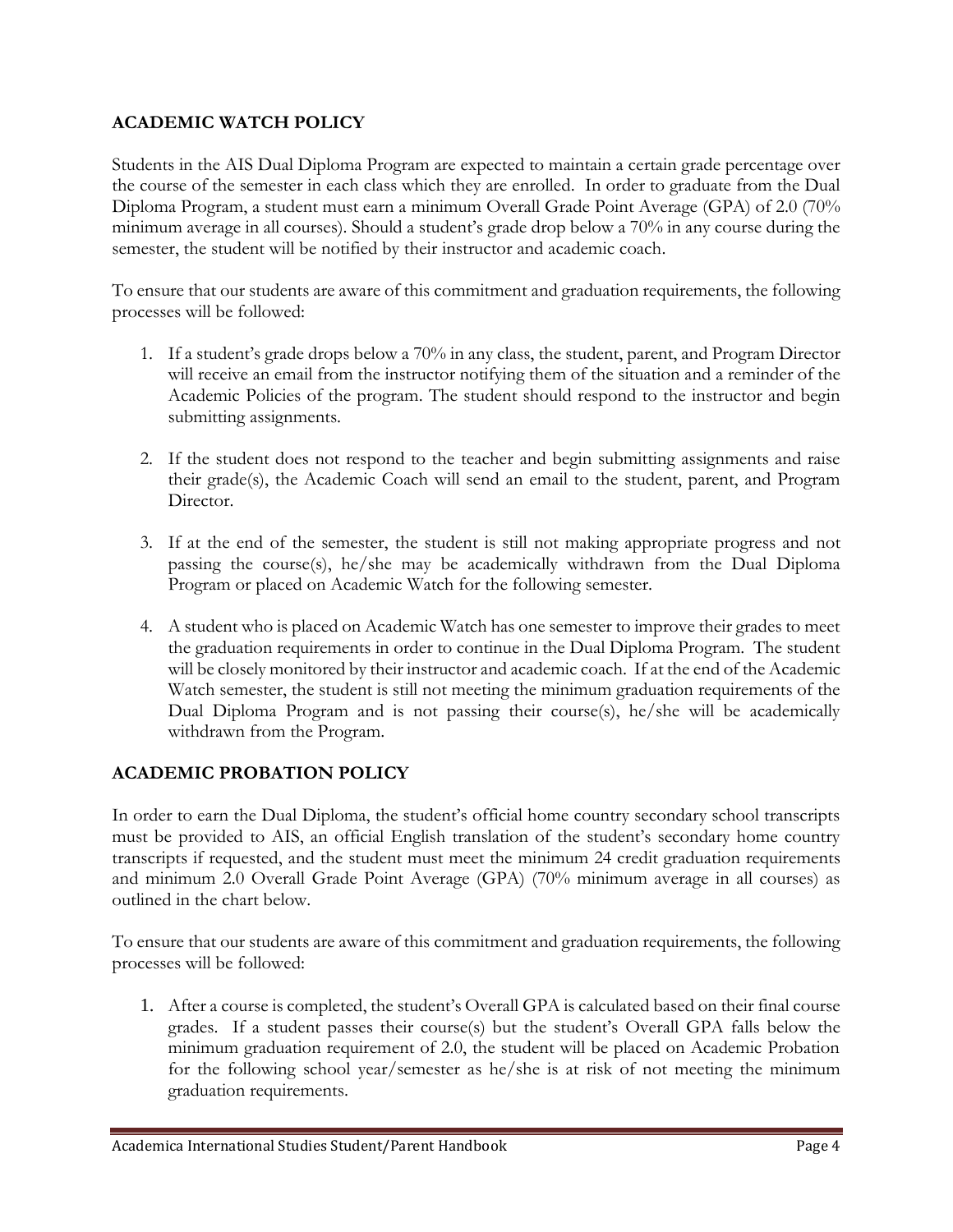2. When calculating Overall GPA, we use the following point system:

**A=4.00 B=3.00 C=2.00 D=1.00 F= 0.00**

A student's Overall GPA is calculated by multiplying the grade points corresponding to each completed enrollment by the number of credits the course is worth, adding those numbers together, and dividing that total by the number of credits completed to date.

- 3. The instructor and academic coach will closely monitor the student placed on Academic Probation during the following school year/semester to support and remind them of graduation requirements.
- 4. If the student continues to underperform and does not increase the Overall GPA to the minimum graduation requirement, he or she is at risk of not graduating with the Dual Diploma due to not meeting the graduation requirements or of being academically withdrawn from the Dual Diploma Program if they do not pass their courses.

# **PROMOTION GRADUATION REQUIREMENTS**

Graduation from the Dual Diploma Program and progression through the grades will be in accordance with the completion of the minimum credits set forth. In order to earn the Dual Diploma, the student's official home country secondary school transcripts must be provided to AIS, an official English translation of home country secondary transcripts if requested, and the student must meet the minimum 24 credit graduation requirements and minimum 2.0 Overall GPA as outlined in the chart below.

The academic grades in all courses are to be based on the student's degree of mastery of the instructional objectives and competencies for the course. The determination of the specific grade a student receives will be based on careful consideration of all aspects of each student's performance such as coursework, supplemental projects, tests, and other online assessments. Progress reports and report cards will serve as the primary means of communicating student progress and achievement of the standards for promotion.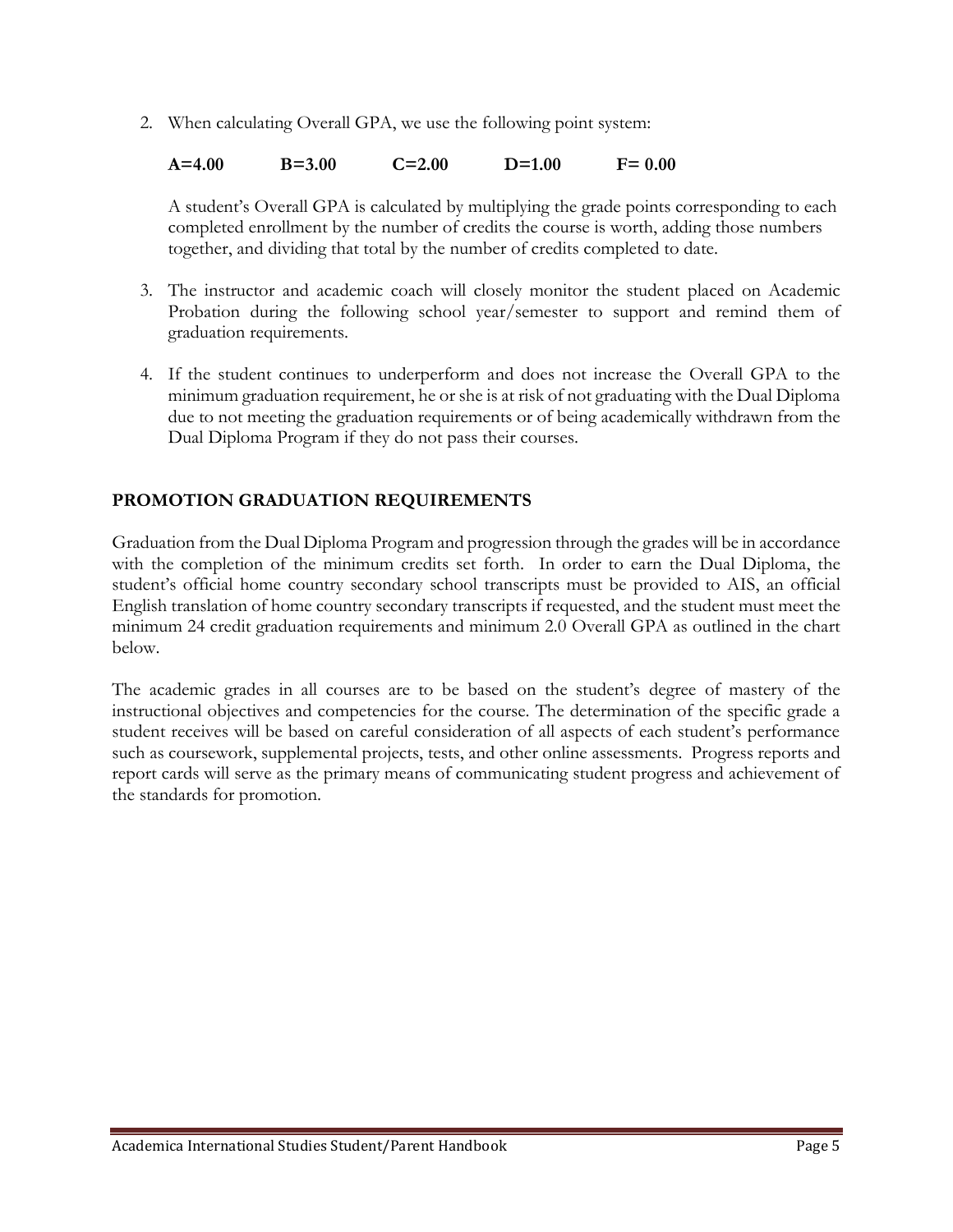#### **COURSE OF STUDY**

A minimum of 6 of the 24 graduation requirements must be taken at Academica International Studies. All students will take the 4 Required Courses: 2 Credits of English, United States History, and United States Government/Economics. Students will take 2 credits from the Electives.

## **ACADEMICA INTERNATIONAL STUDIES GRADUATION REQUIREMENTS**

In order to obtain the AIS High School diploma, the following course requirements must be completed.

| <b>Subject Area</b>          | <b>Course Requirements</b><br>24 Credits                                                                                                    |
|------------------------------|---------------------------------------------------------------------------------------------------------------------------------------------|
| Native Language & Literature | 4 credits, with major concentration in composition, reading<br>for information, and literature                                              |
| English                      | 4 credits                                                                                                                                   |
| Mathematics                  | 4 credits, one of which must be Algebra 1 or equivalent and<br>one of which must be Geometry or its equivalent                              |
| Science                      | 3 credits, two of which must have a laboratory component<br>and one of which must be Biology 1 or equivalent course or<br>series of courses |
| Social Studies               | 1 credit of World History<br>1 credit of US History<br>.5 credit of US Government<br>.5 credit of Economics                                 |
| Fine Arts or Performing Arts | 1 credit of fine or performing arts, speech and debate, or<br>practical arts                                                                |
| Physical Education/Health    | 1 credit in physical education to include integration of health                                                                             |
| Electives                    | 4 credits                                                                                                                                   |
| <b>Grade Point Average</b>   | Minimum Cumulative Overall GPA of 2.0 on 4.0 scale                                                                                          |

#### **STUDENT'S RESPONSIBILITIES**

Students are expected to maintain an appropriate pace throughout the course and take care to not fall behind. He or she must be proactive in giving their best effort to attain proficient grades in each class at all times.

If the student has difficulties with the course, assignments, or with time management, he or she should contact the teacher for support and guidance.

#### **SUBMISSION OF ASSIGNMENTS**

Students complete and submit assignments, projects, quizzes, and tests to the Learning Management System (LMS). Once the teacher grades the students' work, the students can see the grade they receive and any teacher feedback through the LMS as well.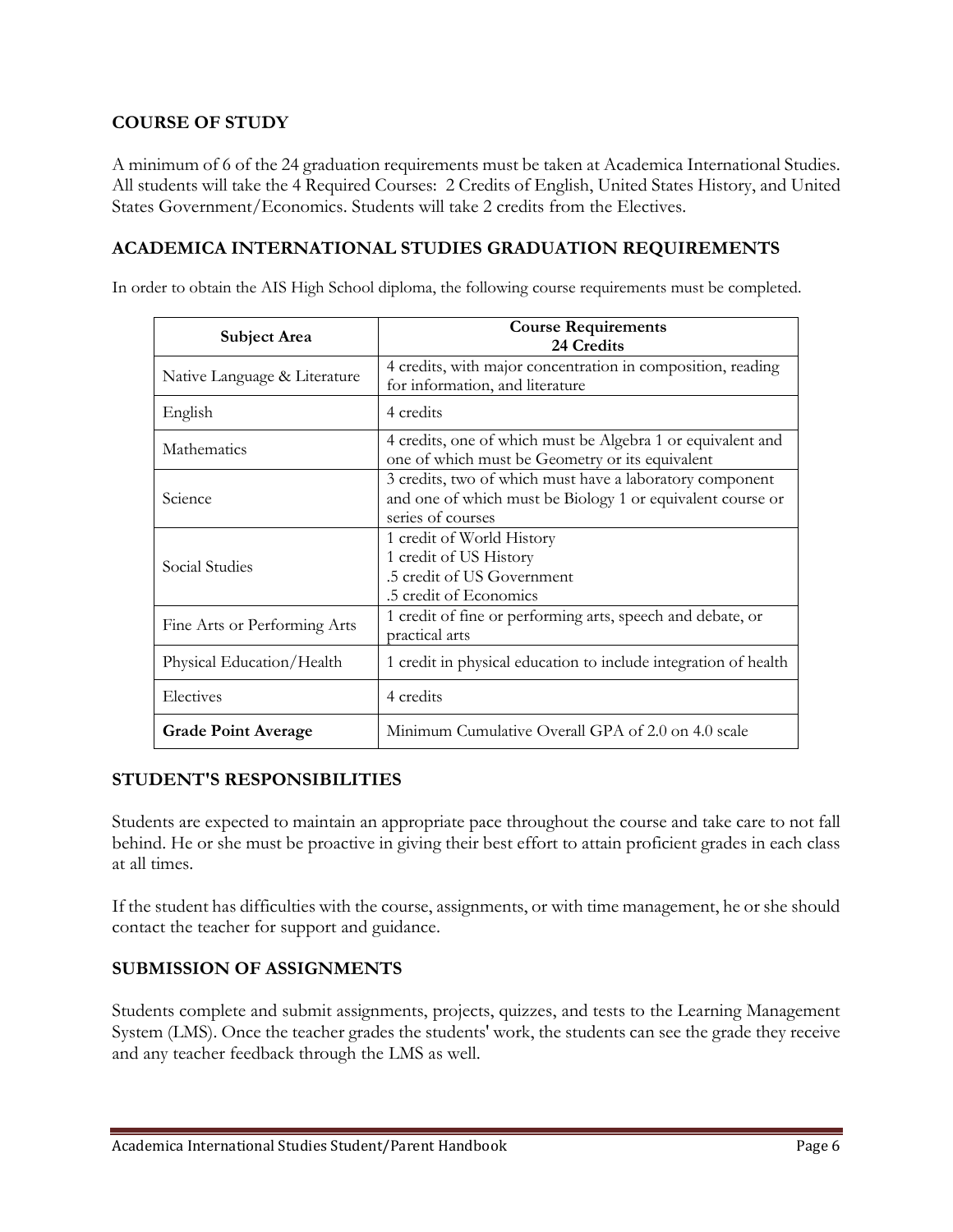#### **RELEASE POLICY**

As a student of AIS, you grant permission to the School and/or its assigns, employees, contractors, or agents, full permission to use, publish, and copyright, either in whole or in part, direct quotes, photographs, and/or videos made by/of you. Such material may be used with or without your name in all forms of media, including the Internet and social media, for the purposes of advertising, promotion, and the development of the School and its goals. You give this permission without expectation of any remuneration.

## **STUDENT CODE OF CONDUCT**

Internet access is required for all students, but access must be used in a responsible, safe, efficient, ethical, and legal manner. With expanded access to electronic information, availability of inappropriate material is not uncommon. Some sites contain illegal, defamatory, inaccurate, or offensive information. Although it is impossible to control such misuses, we believe that with responsible use, the benefits of the Internet as an educational tool outweigh the negatives. We especially appreciate partnering with parents to teach responsible Internet use.

Please review the following **rules and expectations** carefully:

- **Students are responsible for good behavior** on the network. Always use a computer in a way that shows consideration and respect. It is not acceptable to use obscene, profane, threatening, or disrespectful language.
- **We take integrity and authenticity of student work** very seriously. Do not cut, copy, or plagiarize Internet content or the work of your online classmates. Teachers do utilize technologies to check for authenticity. Copying, knowingly allowing others to copy from you, and/or misusing Internet content could result in removal from our program and other disciplinary action.
- **Live Sessions** are an integral part of our program. Students are expected to attend and participate in these sessions according to the Master Calendar. Conduct during the live sessions is similar to that of a brick and mortar classroom setting. Students should not eat, drink, or smoke during the sessions. They should be actively listening and participating in the lesson and always ensure that their audio and video are functioning properly.
- **Security is a high priority**, especially when the system involves many users. If you can identify a security problem in the school's network, notify your instructor.
- **It is illegal to create harmful computer viruses.**
- **Email is not private.** Never say anything via email that you wouldn't mind seeing on the school bulletin board or in the local newspaper.
- **Beware of emails from anyone, particularly adults you don't know,** asking for personal information, attempting to arrange meetings, or engaging in personal contact. Alert your teacher of any message you receive that is inappropriate or makes you feel uncomfortable.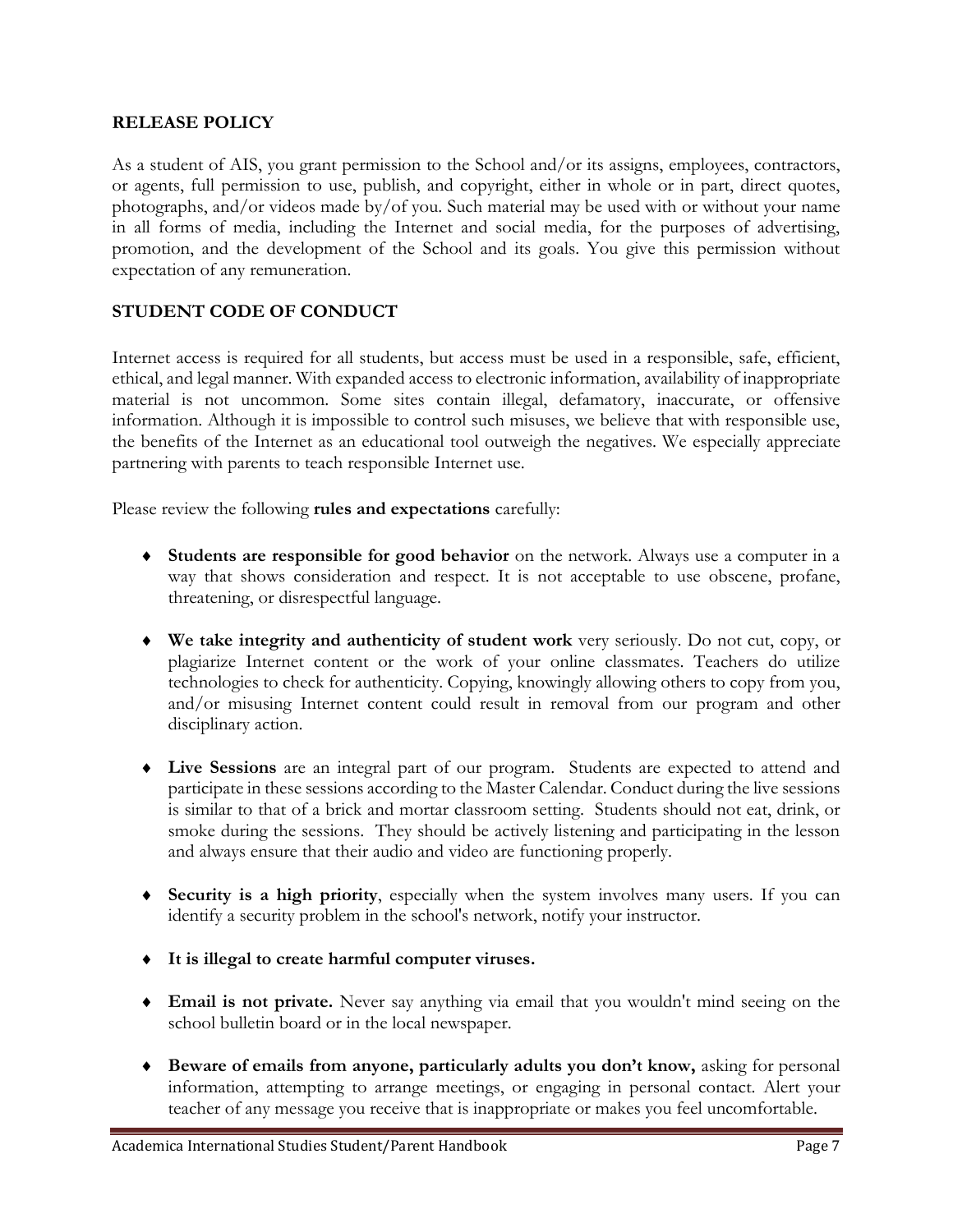- **Email with your online classmates should be course-related.** It is prohibited to send unwelcome email to your online classmates.
- **Email addresses, Skype usernames, etc. that use profanity or may be construed as offensive, shall not be permitted for correspondence.** Administration reserves the right to determine if student email addresses, Skype usernames, etc. are inappropriate. When necessary, students will be asked to use an alternative email address, Skype username, etc. or be refused for participation in the program.
- **Protect your password.** Keep it secret from anyone except your parents.
- **Administrators will cooperate fully** in any investigation related to any illegal activities conducted through Internet access. In the event there is a claim that you have violated this policy, you will be provided with notice of the suspected violation and have an opportunity to present an explanation. Any violations may result in removal from the program, as well as other disciplinary or legal action.

# **INTERNET USAGE POLICY**

All Internet data that is composed, transmitted, or received via our computer communications systems is considered to be part of the official records of AIS and, as such, is subject to disclosure to the Program Director, parents, administration or other third parties. Consequently, AIS expects both students and staff to abide by the school's internet usage policy:

Data that is composed, transmitted, accessed, or received via the Internet must not contain content that could be considered discriminatory, offensive, obscene, threatening, harassing, intimidating, or disruptive to any other person. Examples of unacceptable content may include, but are not limited to, sexual comments or images, racial slurs, gender-specific comments, or any other comments or images that could reasonably offend someone on the basis of race, age, sex, religious or political beliefs, national origin, disability, sexual orientation, or any other characteristic protected by law.

Abuse of the Education Portal provided by the School in violation of school policies will result in disciplinary action. Employees may also be held personally liable for any violations of this policy. The following behaviors are examples of previously stated or additional actions and activities that are prohibited and can result in disciplinary action:

- Sending or posting discriminatory, harassing, or threatening messages or images
- Stealing, using, or disclosing someone else's code or password without authorization
- Copying, pirating, or downloading software and electronic files without permission
- Sending or posting confidential material, trade secrets, or proprietary information outside of the organization
- Violating copyright law
- Engaging in unauthorized transactions that may incur a cost to the organization or initiate unwanted Internet services and transmissions
- Participating in the viewing or exchange of pornography or obscene materials
- Sending or posting messages that defame or slander other individuals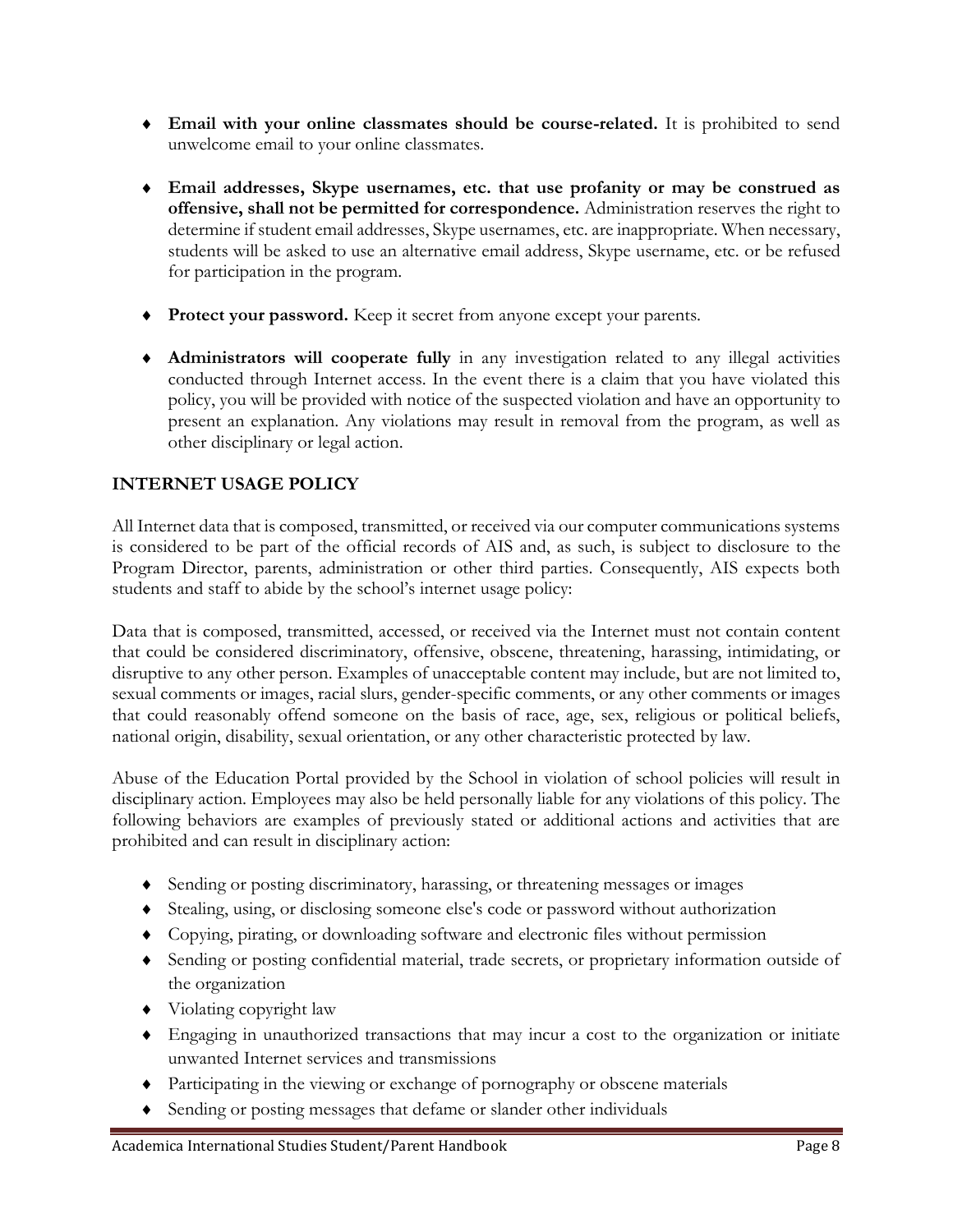- Attempting to break into the computer system of another organization or person
- Refusing to cooperate with a security investigation
- Using the Education Portal for political causes or activities, religious activities, or any sort of gambling
- Jeopardizing the security of the organization's electronic communications systems
- Sending or posting messages that disparage another organization's products or services
- Passing off personal views as representing those of the organization
- Sending anonymous e-mail messages
- Engaging in any other illegal activities

# **ACADEMIC INTEGRITY POLICY**

#### **What is academic integrity?**

Academic integrity means that all work submitted is the student's own work.

#### **Why is academic integrity important?**

- When students submit an assignment that is not their own original work, there are two issues involved:
	- Students are earning credit for learning material for which they have not demonstrated mastery.
	- They may be violating the policies of Academica International Studies.

## **What are some examples of academic integrity violations?**

- There are two kinds of academic integrity violations. One is "plagiarism" and the other is "cheating."
	- **Plagiarism:** To steal and pass off (the ideas or words of another) as one's own. To use (another's production) without crediting the source. Some examples are, but not limited to the following:
		- Copying and pasting a report from the Internet and representing it as your own work
		- Copying any other work and not properly citing authorship
	- **Cheating:** To influence or lead by deceit, trick, or artifice. To practice fraud or trickery, to violate rules dishonestly. Some examples are, but not limited to the following:
		- Providing questions/answers/ work to another student
		- Receiving questions/answers/work from another student

## **Ensuring Academic Integrity**

AIS uses a variety of tools to ensure the integrity of student work.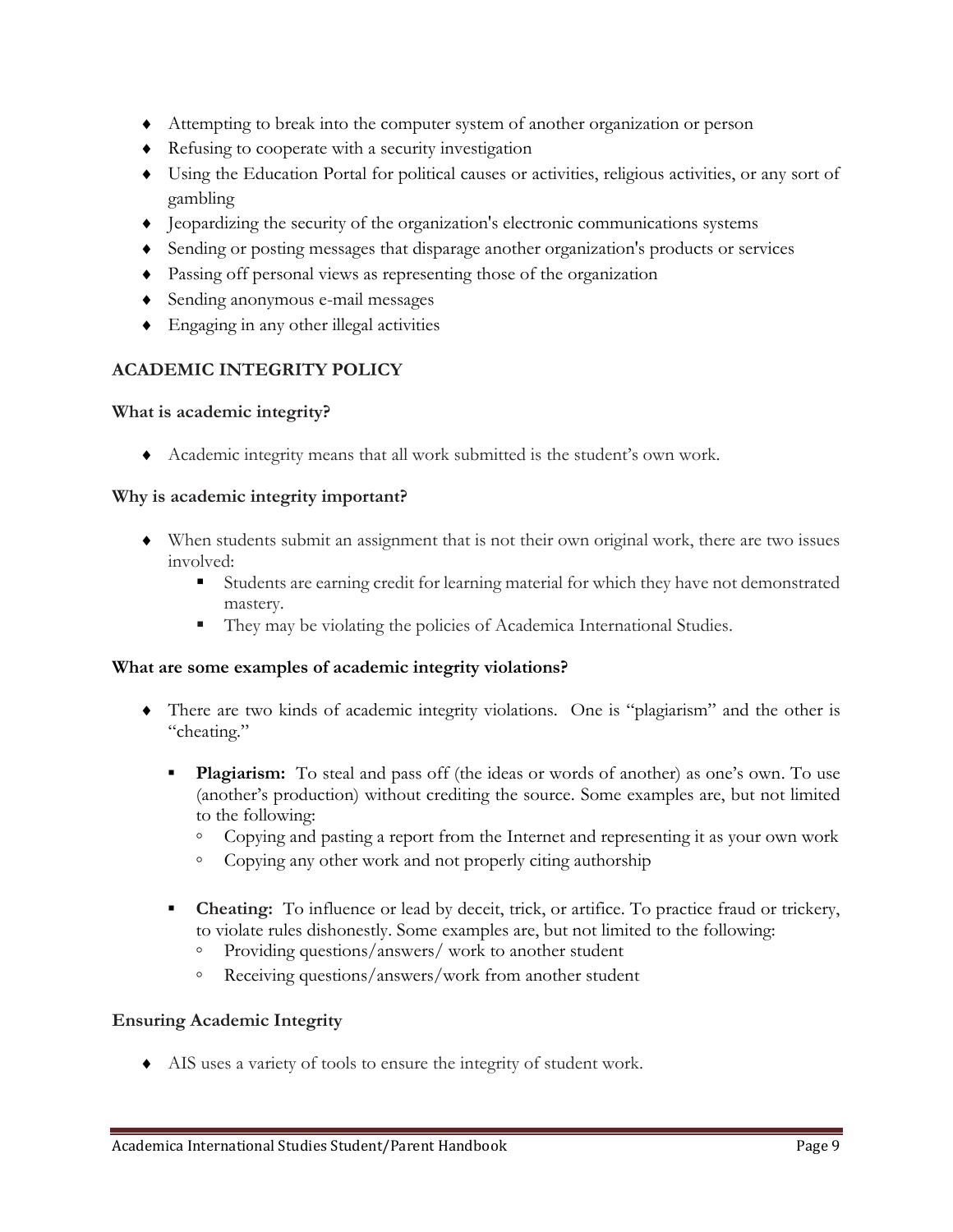- **Plagscan** This tool compares student work against a variety of databases. This database compares students' work against other students' work, as well as work found on the Internet.
- Academic Integrity Database Database of student integrity incidences or violations. This database is used to monitor the number of student integrity issues.
- **Teacher Expertise** Instructors have extensive classroom experience. Their expertise is often a guide in identifying the level of originality in student work.
- **Academic Integrity Reporting Policy** Community members, program directors, parents, and students can call or email any academic integrity-related issue anonymously.

## **Consequences of Violation of this Policy**

A variety of consequences will be administered when students are caught cheating or plagiarizing. These consequences range from resubmission of an assignment up to expulsion from the program. Additionally, final grades may be rescinded if a student is found to have cheated or plagiarized after the grade has been posted to a transcript.

- **Students** are responsible for submitting their own, original work and are expected to:
	- **•** Participate in a welcome meeting during which components of our academic integrity program will be discussed
	- Ask any questions regarding plagiarism or cheating if they are not sure
- **Parents**, as partners in supporting student learning, are expected to:
	- Ensure that their student's work is authentic and original
	- Monitor, via their guardian and email accounts, their child's progress and teacher communication
	- Ask any questions regarding plagiarism or cheating if they are not sure
- **Teachers**, as stakeholders in ensuring the highest standards of academic integrity, are expected to:
	- Act as a resource for student questions
	- Submit various assignments in the Plagscan database
	- **•** Coordinate any academic integrity issues with the Program Director and administration
	- **•** Verify student mastery of content through discussion based and authentic assessments
	- Participate in any mandated trainings or staff development
- **Academic Coaches** are expected to:
	- Support academic integrity
	- Support teachers in academic integrity initiatives
	- Support the administration of consequences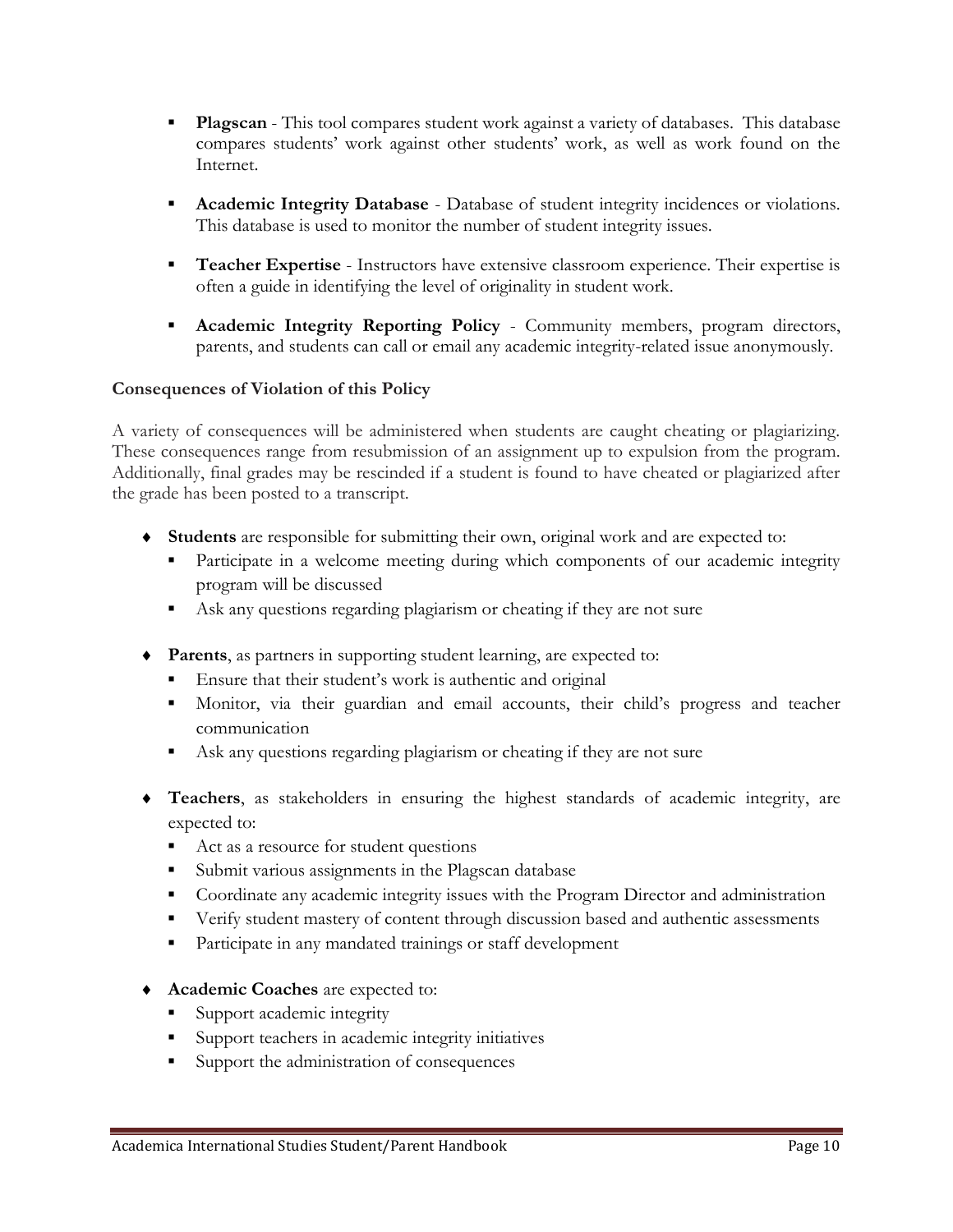## **STUDENT CODE OF HONOR**

A student should NEVER:

- Share their Username and Password with anyone other than their Parents
- Use anyone else's Username and Password
- Obtain or assist anyone to obtain unauthorized access to the network
- Post their or anyone else's personal information (i.e. address, email, telephone, etc.)
- Post private messages sent to them

# **TEACHER AVAILABILITY AND RESPONSIVENESS**

Frequent student-teacher communication in the digital learning environment requires commitment above and beyond the traditional work day by staff in a brick and mortar environment, as communication is the critical element to the success of the program. Instant Message (IM) communication and email are considered essential and are expected on a regular basis. AIS makes the following commitments to its students, parents and Program Director:

- All email, voicemail and instant message communication will be responded to within 24-48 hours during the work week.
- Teachers will establish office hours and will be available to students and parents during those hours on school days that the staff member is working. Instructors will be available to answer all course-related questions during scheduled office hours. During those hours, instructors will be available to answer emails, Skype, and instant messages. Each request for correspondence will be answered in as timely of a fashion as possible with a minimum turnaround target of 24 hours. In the case that an instant reply is not viable, no response to student/parent contact shall exceed 48 hours from the time of initiation.
- Teachers will communicate regularly with students and program directors throughout each semester.
- Teachers will update course announcement pages frequently. During the first week of the school year, all teachers will have a Welcome Meeting with their students to go over the program's policies and platforms.

# **PARENT/GUARDIAN'S RESPONSIBILITIES**

As a parent/guardian of a Digital School Student, it is very important to understand the responsibilities associated with that role. With the many distractions students have these days, it can be difficult for some students to set aside time to work on courses when not in school. It is the responsibility of the parent/guardian to encourage the student to manage their time in an effective way. Teachers will keep the parent/guardian apprised of the student's progress and will initiate contact if they fall behind in their coursework.

Parents are expected to supervise and monitor their student's progress throughout the duration of the course. This can be accomplished by accessing the parental account periodically to monitor student progress. Parents receive credentials to access the Student Information System so they can monitor their child's progress regularly.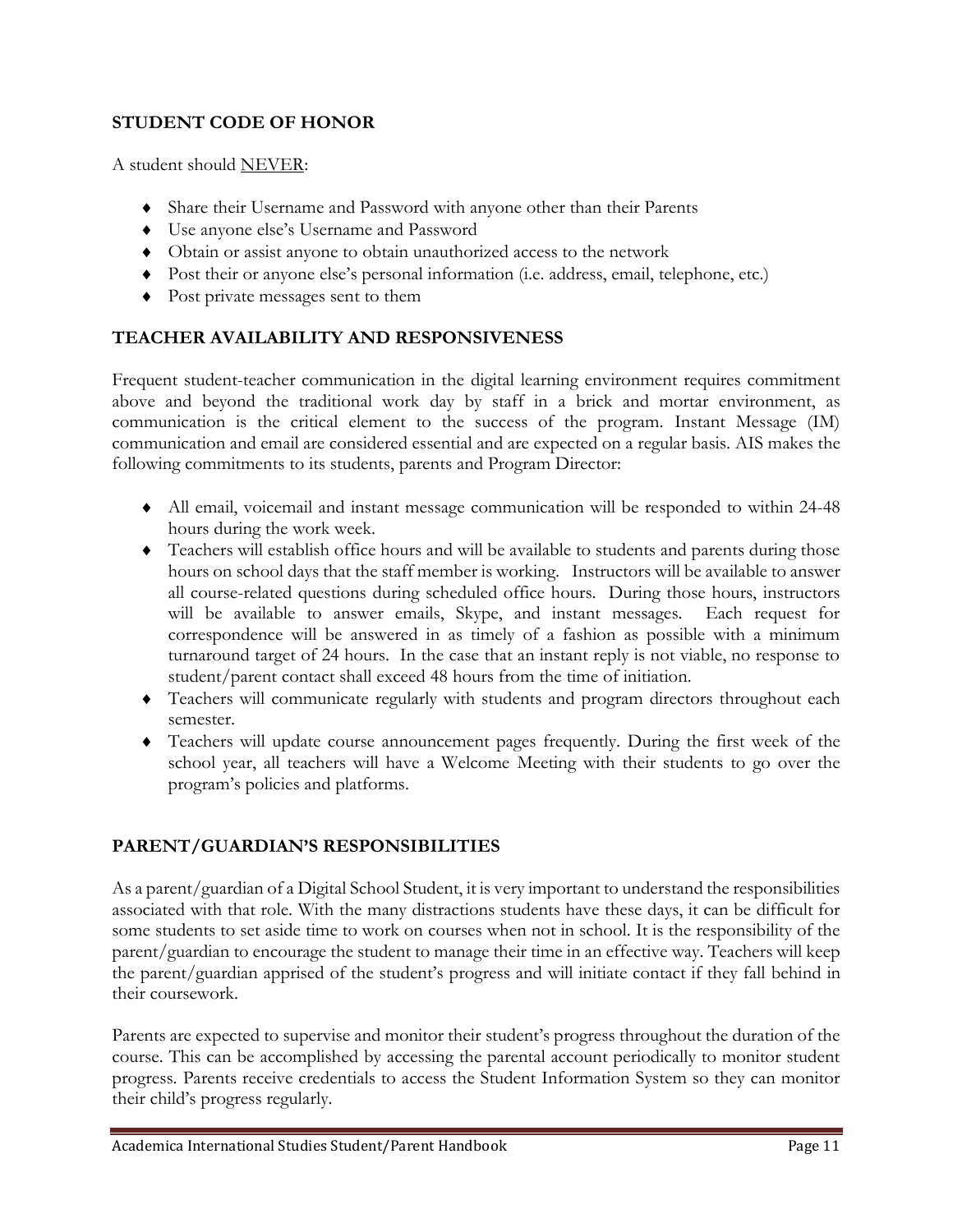Parents should support Academic Integrity. Academic Integrity is one of our core values and one of the most important areas of focus as a learning organization. Students with Academic Integrity make decisions based on ethics and values that will prepare them to be productive and ethical citizens.

You may contact the student's teacher when necessary through the Program Director or via email directly to the teacher to ask any questions that you may have.

Parents/guardians should also be aware of the course progression plan that their student is following and use that to help plan for the child's academic and educational future.

# **PRIVACY POLICY**

AIS will abide by **student privacy guidelines** inspired by the Family Educational Rights and Privacy Act (FERPA) of the federal government of the United States. The following persons have access to student records:

- Principal
- Administrative Team
- Professional Staff (Teachers, Academic Coaches, Program Directors, Counselors, the General Counsel)

**All students are provided a unique password to access online courses. It is the student's responsibility to keep his/her password in confidence.**

# **ANTI-DISCRIMINATION POLICY**

AIS admission and enrollment policies and procedures comply with anti-discrimination provisions.

AIS does not discriminate against pupils on the basis of sex, race, color, national origin, ancestry, creed, pregnancy, marital or parental status, sexual orientation, physical, mental, emotional, learning disability or handicap in its education programs.

Furthermore, the criteria for admission to a program or course shall not have the effect of restricting access by persons of a particular race, ethnicity, national origin, gender, disability, or marital status.

Discrimination on the basis of race, ethnicity, national origin, gender, disability, or marital status against a student or an employee is prohibited.

## **BULLYING AND HARRASSMENT POLICY**

Academica International Studies prohibits unlawful harassment between members of the AIS community, including communication of any form between students, AIS faculty and/or staff, and any third parties directly or indirectly related to the AIS Academic Network.

AIS is committed to maintaining a working and learning environment in which students, faculty, and staff can develop intellectually, professionally, personally and socially. Such an atmosphere must be free of intimidation, fear, coercion and reprisal.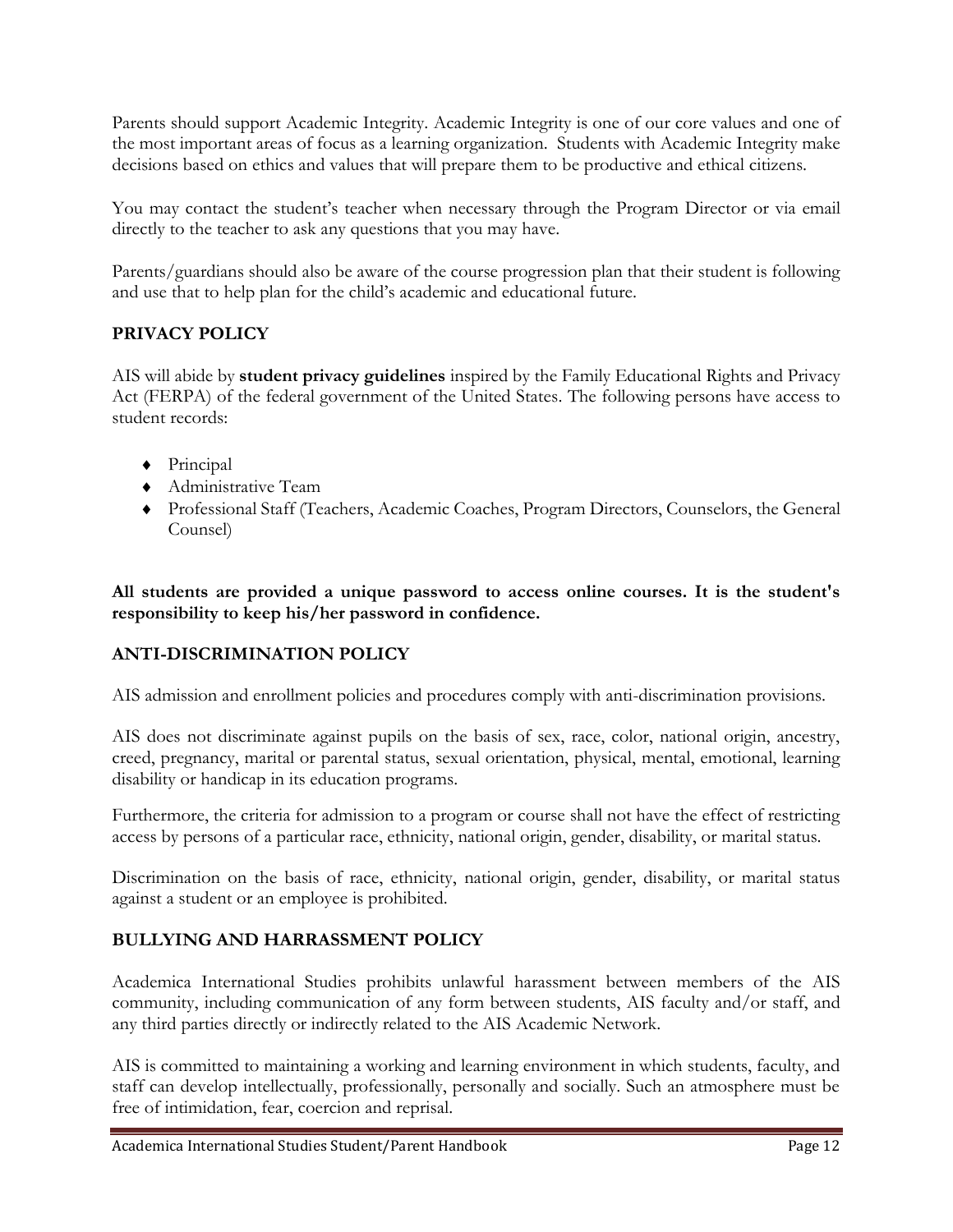It is an expectation that all students and employees shall use all equipment and programs for the intended educational purpose. AIS is committed to protecting its students and employees from bullying, harassment or inappropriate uses of computers or programs to participate in bullying behavior. Bullying and Harassment **will not be tolerated** and shall be just cause for disciplinary action.

Conduct that constitutes bullying or harassment, as defined herein, is prohibited.

Bullying, harassment, and cyber stalking are defined as inflicting physical or psychological distress, and/or communicating words, images or language using electronic mail that causes emotional distress and for which there is no legitimate purpose.

Any action by a student or parent deemed inappropriate will be fully investigated by the appropriate school administrator.

Consequences for students for actions that violate the policy on bullying and harassment shall be determined by the administrative staff and may include:

- ◆ Student/teacher/parent conference
- Suspension of email privileges
- Removal from access to courses and program

# **NETIQUETTE POLICY**

Students are responsible for proper behavior while online. Students must always show consideration and respect when participating in AIS classes. Obscene, profane or threatening language online as well as offline will not be tolerated.

Students should be cautious about email messages from anyone, particularly adults asking for personal information, attempting to arrange meetings, or engaging in personal contact. Students should disclose to teachers any message received that is inappropriate or that causes uncomfortable feelings. Any distribution of unsolicited email to online classmates is prohibited. All course interaction between teachers, parents, students, and stakeholders will be logged. Email messages to online classmates should be limited to welcomed correspondence that is course-related. AIS administrators will cooperate fully with any investigation related to any illegal activities conducted through the Internet.

## **DISCIPLINARY ACTIONS**

The Administrators, in consultation with his/her designees, will determine the appropriate disciplinary actions for student violations of the code of conduct as they arise. The severity of the offense is the prime determiner in deciding the appropriate consequence. Any inappropriate behaviors that are outlined in the student handbook that are reasonably considered detrimental in a school setting are grounds for immediate removal from the AIS program. Possible actions may include but are not limited to:

Written and verbal warning and notification.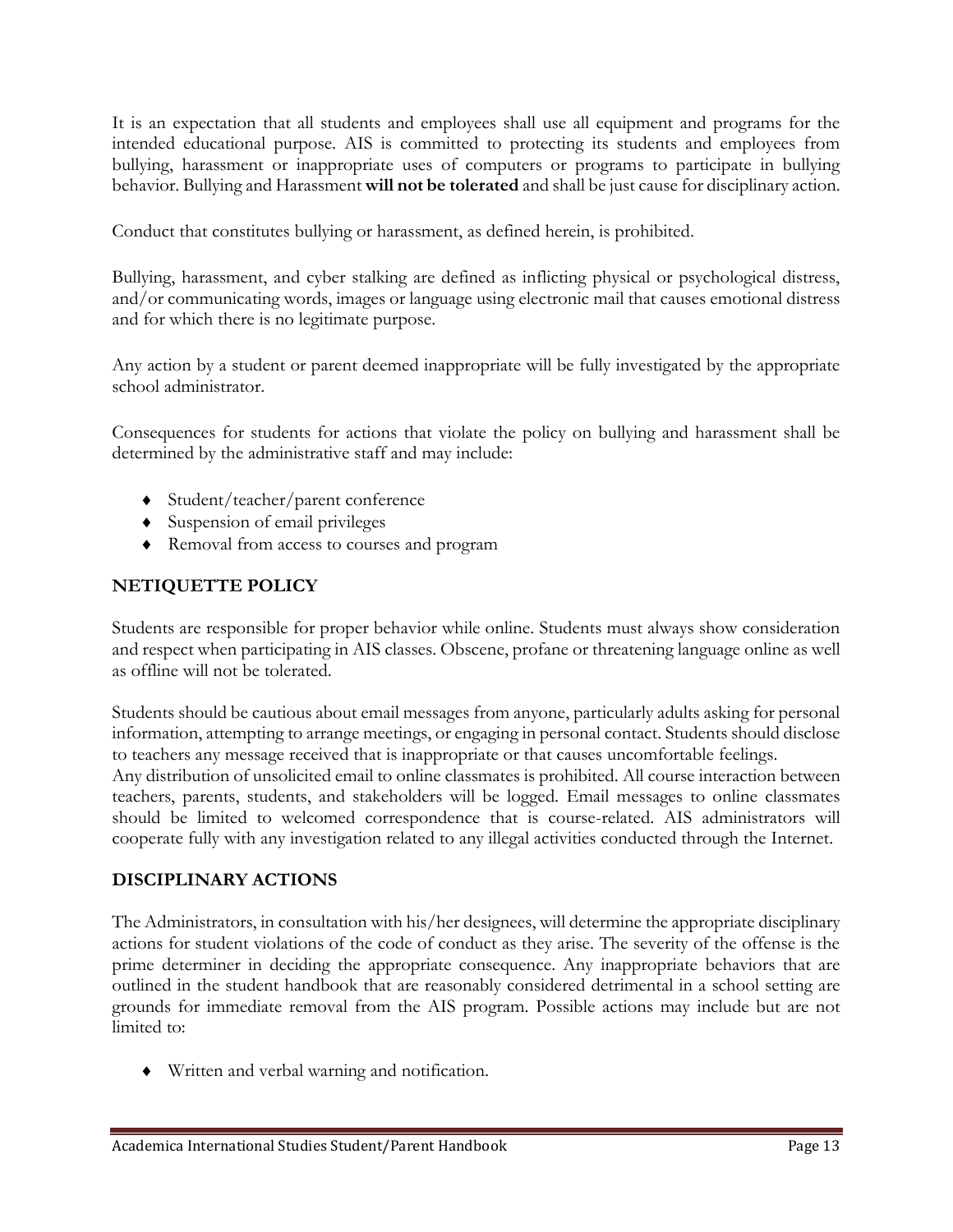- Placement on "temporary conduct probation." A student's online academic network activities will be monitored for the duration of the student's current course(s) and the course(s) the student takes in the subsequent term.
- Suspension from the AIS program for a specified period of time.
- Permanent removal from AIS.

When a violation has occurred, a report, including the date, time and circumstances of the alleged act, will be submitted. This report includes a description of the actions of all parties involved, names of witnesses available and documentary evidence that supports the charge.

Students wishing to report a violation should file the report through the Program Director. Upon receipt of the report, AIS, in consultation with the Program Director will determine if an AIS policy may have been violated by the student. If there is sufficient information, the student and parent will be contacted in writing informing the student of the charges in sufficient detail, including the time and place the alleged violation occurred and the penalty that would be appropriate if the student did in fact violate the policy.

# **WEB PRIVACY POLICY**

# **USER INFORMATION (Applicable to Students in the European Union)**

**ACADEMICA INTERNATIONAL STUDIES**, hereinafter the CONTROLLER, is responsible for the processing of the User's personal data and informs them that the data will be processed in accordance with the provisions of Regulation (EU) 2016/679 of 27 April 2016 (GDPR) on the protection of individuals with regard to the processing of personal data and on the free movement of such data. Therefore, the CONTROLLER provides the following information to the User regarding the processing of User data:

**Purpose of the processing**: to maintain a commercial relationship with the User. The planned processing operations are:

- Sending commercial advertising communications by email, fax, SMS, MMS, social communities or by any other electronic or physical means, present or future, that make it possible to carry out commercial communications. These communications will be made by the CONTROLLER and will be related to their products and services, or those of their partners or suppliers with whom they have reached an agreement. In this case, the third parties will never have access to personal data.
- Conducting statistical studies.
- Processing orders, queries or any type of request made by the user through any of the available contact methods.
- Sending newsletters.
- For users who are current, former, or prospective students of an education institution operated by CONTROLLER: In furtherance of the legitimate interest of CONTROLLER, CONTROLLER shall engage in the collection and retention of student data that is standard and typical for a school to collect and retain for a student's admission into, and progression through, an academic program, including but not limited to such information as the student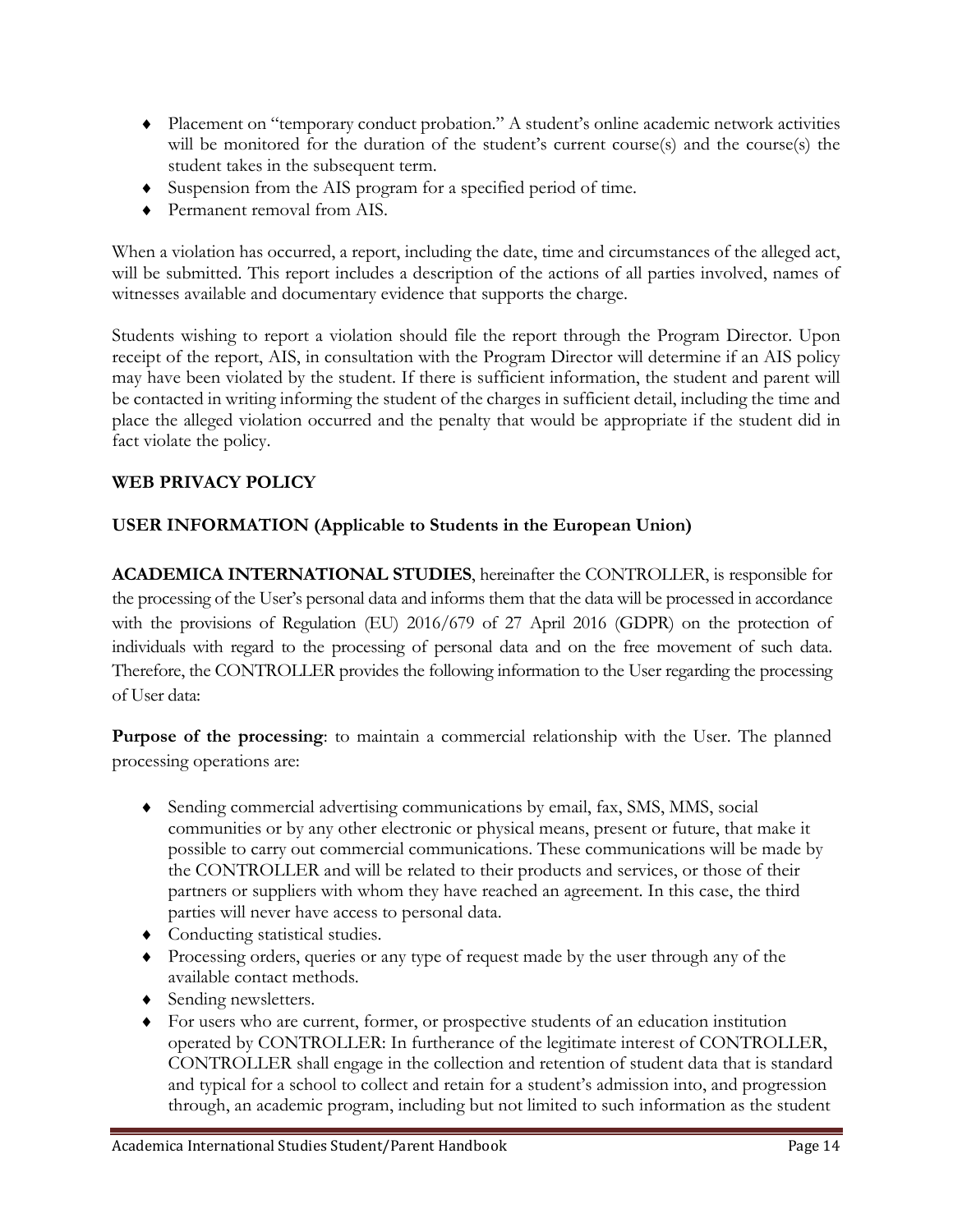names, dates and locations of birth, grade levels, gender information, nationalities, native languages, e-mail address(es), phone number(s), video/voice chat screen names, prospective graduation dates, parents' names and contact information, home schools, academic history and performance data from home school programs (including home school transcript information), academic performance/grades in CONTROLLER's academic program, and other information pertaining to student's tenure in CONTROLLER's academic program.

**Legal basis of the processing**: The Data Subject's consent; legitimate interest of CONTROLLER to provide educational services and keep student records for the purposes of running an educational institution.

**Data storage criteria**: Data will be stored while there is a mutual interest in maintaining the data or to the extent that CONTROLLER has a legitimate interest to provide educational services and/or keep student records for the purposes of operating an educational institution, unless overridden by the interests or fundamental rights and freedoms of the User which require protection of personal data. When such purpose is no longer necessary, the data will be erased with the adequate security measures to ensure the pseudonymization or the complete destruction of the data.

**Data disclosure**: The data will not be disclosed to third parties, unless legally required.

## **Rights of the User:**

- Right to withdraw consent at any time.
- Right of access, rectification, portability and erasure of their data and the restriction or objection to their processing, with such rights limited to the extent that CONTROLLER maintains a legitimate interest to provide training services and keep student records for the purposes of running an educational institution, unless overridden by the interests or fundamental rights and freedoms of the User which require protection of personal data.
- The right to file a claim with the appropriate governmental organization if you consider that the processing does not comply with prevailing law.

## **Contact information for exercising rights:**

Postal address: ACADEMICA INTERNATIONAL STUDIES. 6340 SUNSET DRIVE, MIAMI, FLORIDA, USA 33143, E-mail: gdpr@aveteaching.com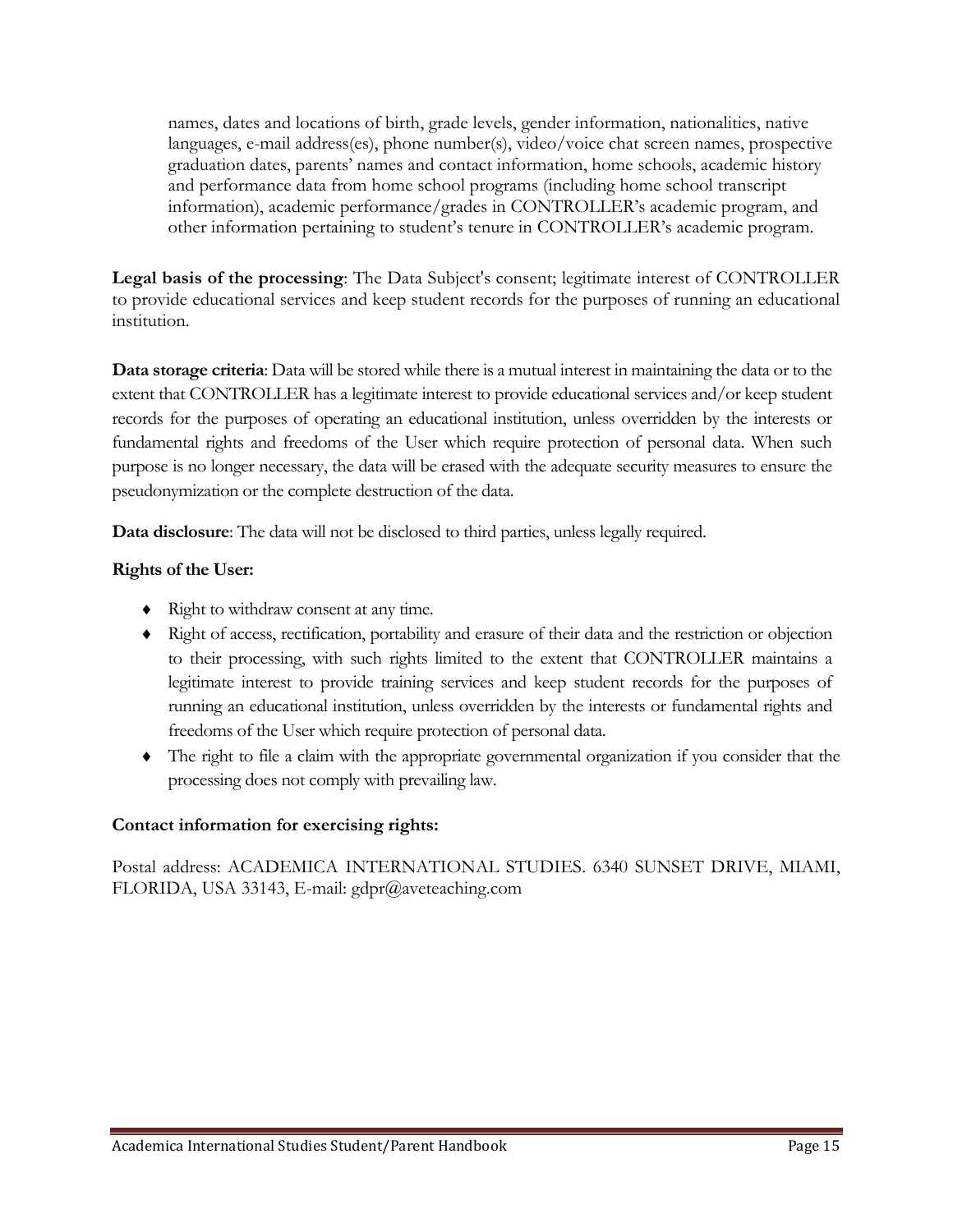#### **COMPULSORY OR OPTIONAL NATURE OF THE INFORMATION PROVIDED BY THE USER**

The Users, by marking the corresponding boxes and entering data in the fields, marked with an asterisk (\*) in the contact form or download forms, accept expressly and in a free and unequivocal way that their data are necessary for the supplier to meet their request, voluntarily providing their data in the remaining fields. The User ensures that the personal data provided to the CONTROLLER are true and is responsible for communicating any changes to them.

The CONTROLLER informs and expressly ensures users that their personal data will not be transferred to third parties under any circumstances, except to authorized processors in accordance with applicable privacy law, or with the express, informed and unequivocal consent of the Users. All data requested through the website are mandatory, as they are necessary for the provision of services to the User.

#### **SECURITY MEASURES**

That in accordance with the provisions of the current regulations on the protection of personal data, the CONTROLLER is complying with all the provisions of the GDPR regulations for processing the personal data for which they are responsible, and is manifestly complying with the principles described in Article 5 of the GDPR, by which they are processed in a lawful, fair and transparent manner in relation to the data subject and appropriate, relevant and limited to what is necessary in relation to the purposes for which they are processed.

The CONTROLLER guarantees that all appropriate technical and organizational policies have been implemented to apply the security measures established by the GDPR in order to protect the rights and freedoms of Users, and has communicated the appropriate information for them to be able to exercise their rights and freedoms.